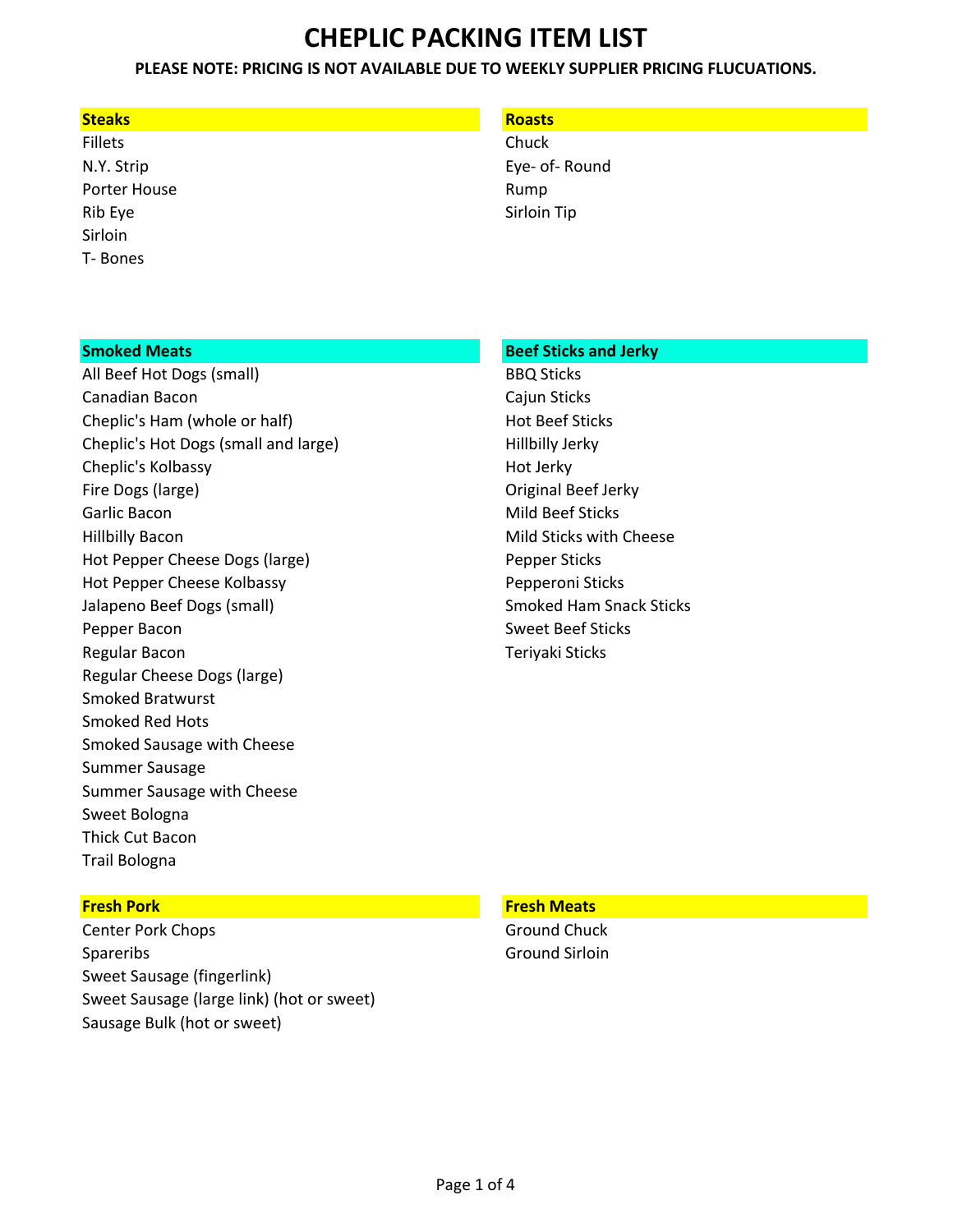# **PLEASE NOTE: PRICING IS NOT AVAILABLE DUE TO WEEKLY SUPPLIER PRICING FLUCUATIONS.**

# **Freezer Items Beef Patties Beef Patties**

Beef Bone In Shank 1/3 lb Angus Beef Boneless Short Ribs 1/3 lb Steak Beef Braciole Bacon Beef Cube Steak and Bacon Cheeseburger Beef Oxtail **Branch Chuck** (5lb) Beef Sirloin Kabobs Jalapeno Beef Skirt Steak Sausage Sausage Beef Stew Sirloin Beef Stir Fry Beef Stroganoff Beef Tri- Tip Roast Chicken Cutlet **Chicken Kabobs Sausage Patties Sausage Patties** Chicken Sausage Hot and Sausage Hot and Sausage Hot and Sausage Hot and Sausage Hot and Sausage Hot and Sausage Chicken Tenders **Hot Pepper Cheese Kolbassy** Chicken Buffalo Wing & Blue Cheese Sausage Links Italian Sweet Ground Turkey Breakfast Fingerlink Kolbassy Ham Loaf **Maple** Ground Lamb **Maple Blueberry Maple Blueberry** Boneless Lamb Legs Sage Sage Bone In Lamb Legs Southern Cajun Lamb Chops **State Chops** Sriracha Lamb Leg Front Shanks Sweet Lamb Leg Kabobs Lamb Shoulder Lamb Leg Front Shanks **Additional Freezer Items Additional Freezer Items** Lamb Leg Kabobs **Amish Turkeys** Amish Turkeys Pork City Chicken **Chicken** Chicken Nibblers Pork Cube Steak Chicken Strips Chicken Strips Chicken Strips Pork Neck Bones **French Fries** French Fries Pork Sausage Blueberry Maple Bulk Hash Browns Pork Sausage Chipotle Lime Bulk **Peppers and Onions** Peppers and Onions Pork Sausage Chorizo Link Pork Sausage Jalapeno Peach Bulk Pork Sausage Mango Chipotle Bulk Pork Sausage Maple Bulk Veal Breast Veal Chops Veal Cutlet Ground Veal Veal Scallopini Veal Shanks Veal Sirloins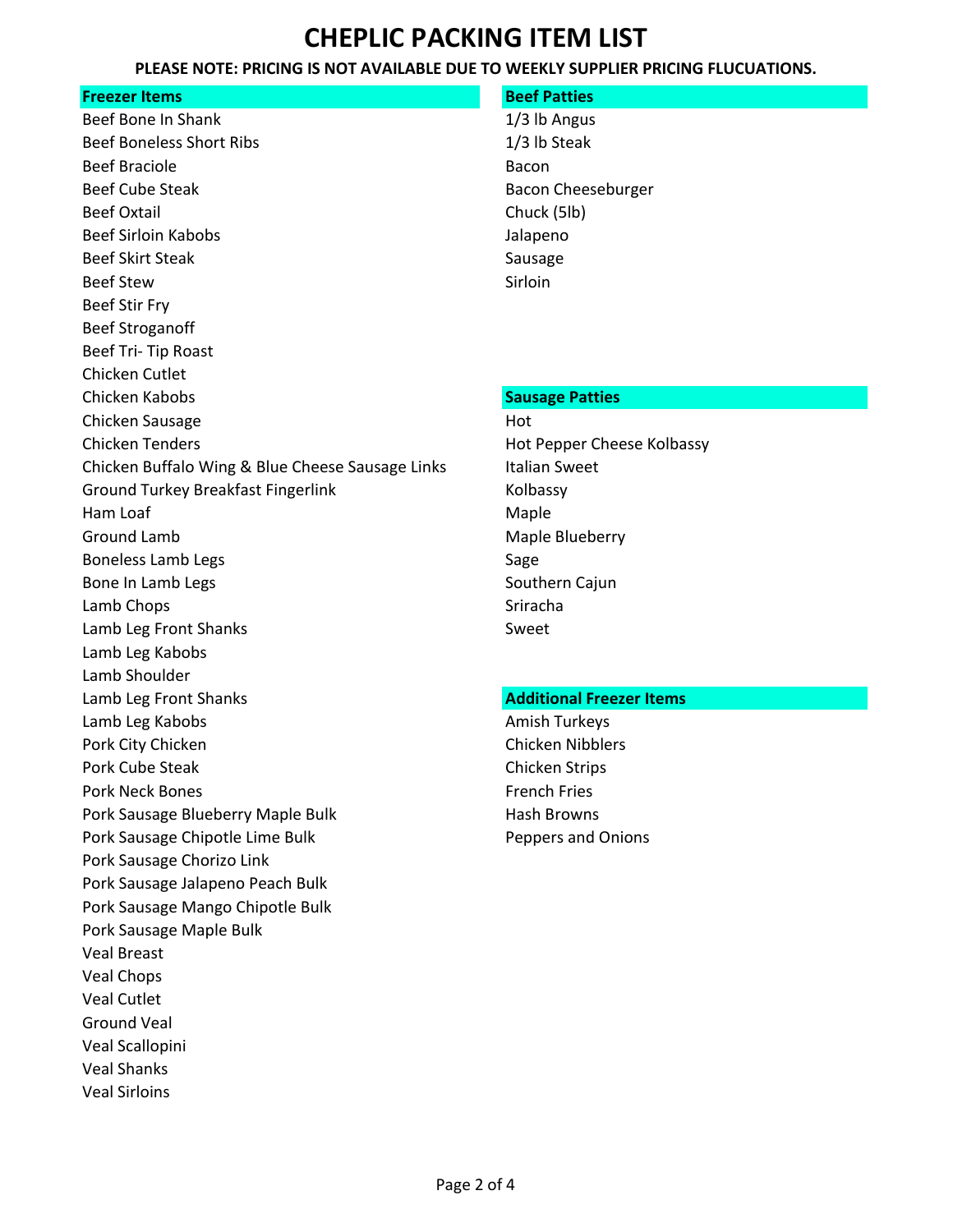# **PLEASE NOTE: PRICING IS NOT AVAILABLE DUE TO WEEKLY SUPPLIER PRICING FLUCUATIONS.**

| <b>Deli</b>                   | <b>Cheese</b>                        |
|-------------------------------|--------------------------------------|
| Cheplic's Baked Ham           | American (Land O Lakes)              |
| Hard Salami                   | <b>Brick</b>                         |
| Jumbo                         | Colby Jack                           |
| Jumbo Garlic                  | <b>Hot Pepper</b>                    |
| <b>Turkey Breast</b>          | Longhorn                             |
|                               | Muenster                             |
|                               | Provolone                            |
|                               | <b>Super Sharp</b>                   |
|                               |                                      |
| <b>Frozen Pies</b>            | <b>McCutcheon's Items (200z)</b>     |
| Apple Brown Betty Pie         | Apple Butter                         |
| Apple Crisp Pie               | <b>Apple- Pineapple Preserves</b>    |
| Apple Pie                     | <b>Apricot Preserves</b>             |
| Apple Walnut Pie              | <b>Black Raspberry</b>               |
| <b>Black Cherry Pie</b>       | <b>Blackberry Jelly</b>              |
| <b>Blackberry Pie</b>         | <b>Blackberry Preserve</b>           |
| <b>Blueberry Pie</b>          | <b>Bread and Butter Pickles</b>      |
| Cherry Pie                    | Caramel Pecan Apple Butter           |
| Dutch Apple Pie               | <b>Cherry Butter</b>                 |
| Peach Pie                     | Cranberry Orange Marmalade           |
| Peach Praline Pie             | Damson Plum Preserve                 |
| Pecan Pie                     | Fig With Cinnamon Preserve           |
| Pineapple Upside Down Pie     | <b>Hot Banana Peppers</b>            |
| Pumpkin Pie                   | Hot Pepper Relish                    |
| Red Raspberry Pie             | Jalapeno Peppers                     |
| <b>Strawberry Rhubarb Pie</b> | Orange Mango Marmalade               |
| Very Berry Pie                | Original Mild BBQ Sauce              |
|                               | Peach Melba Preserve                 |
|                               | Peach Preserve                       |
|                               | Pumpkin Butter                       |
|                               | <b>Screaming Hornets BBQ Sauce</b>   |
|                               | Sneaky Heat BBQ Sauce                |
|                               | <b>Spicy Beet Balls</b>              |
|                               | <b>Strawberry Butter</b>             |
|                               | Strawberry Jalapeno Spicy BBQ Sauce  |
|                               | <b>Strawberry Preserve</b>           |
|                               | <b>Strawberry Raspberry Preserve</b> |
|                               | <b>Strawberry Rhubarb Preserve</b>   |
|                               | <b>Sweet Fire Pickles</b>            |
|                               | Sweet Pepper Relish                  |
|                               | Sweet Pickle Relish                  |
|                               | <b>Tomato Preserves</b>              |
|                               | <b>Triple Crown Preserve</b>         |
|                               | Whole Blueberry Preserve             |
|                               | Whole Cherry Preserve                |